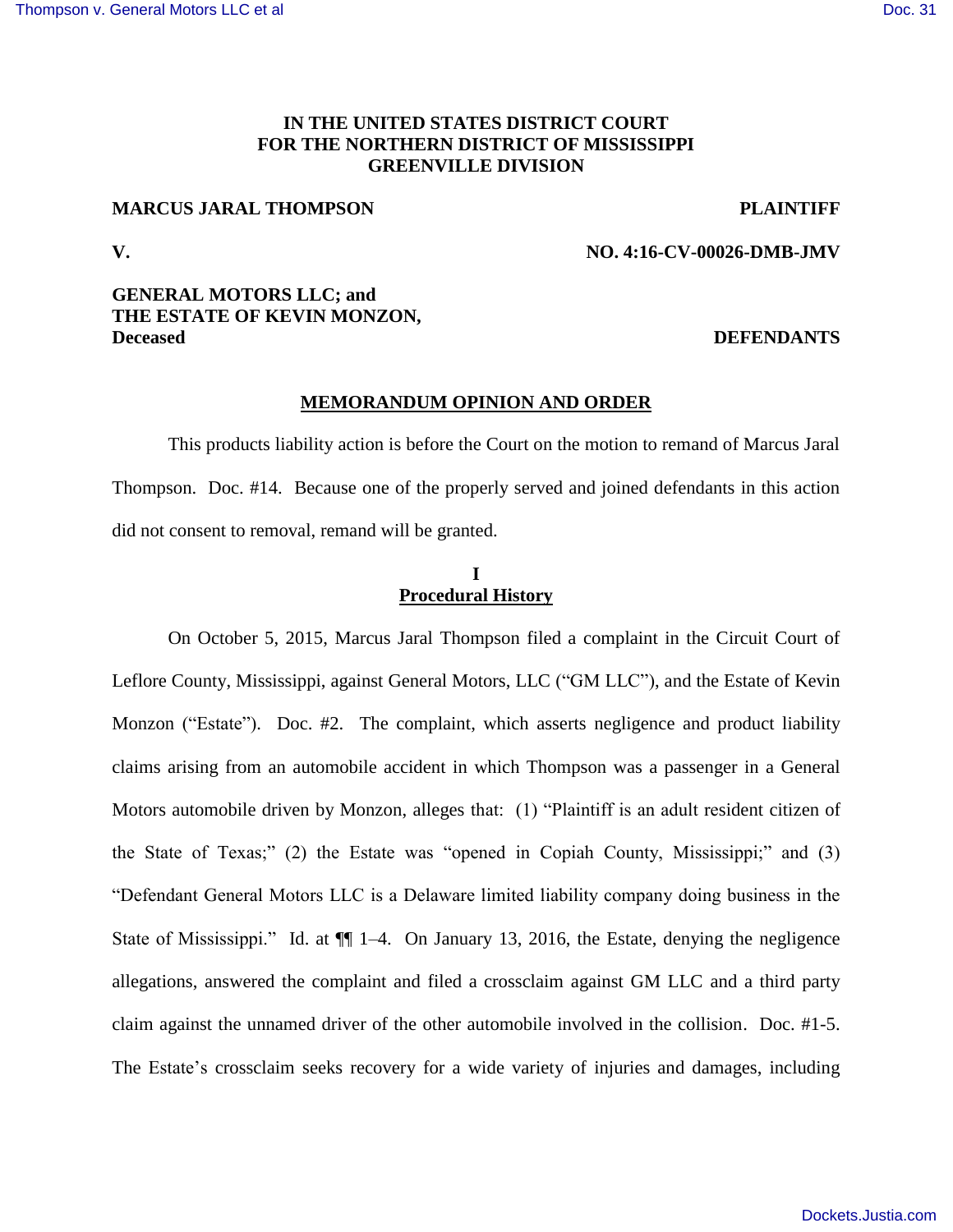medical expenses, funeral expenses, and "[t]he injuries and ultimate death of Kevin Monzon." Id. at ¶ 25.

 On February 9, 2016, GM LLC, alleging diversity jurisdiction, removed the case to this Court. Doc. #1. The notice of removal alleges that: (1) Thompson is a citizen of Texas; (2) GM LLC is a citizen of Delaware and Michigan;<sup>1</sup> and (3) "Monzon's Estate is a citizen of Mississippi because Monzon was a resident and citizen of Mississippi." Id. at ¶ 23–25. The notice of removal contends that "Monzon's Estate was improperly joined as a Defendant and its citizenship should not be considered for purposes of removal and diversity jurisdiction." Id. at ¶ 6. Approximately one week later, on February 15, 2016, counsel for the Estate sent an e-mail to Thompson's counsel stating that the Estate "does not consent to the removal in this case." Doc. #14-3.

 On March 9, 2016, Thompson filed a motion to remand. Doc. #14. The same day, the Estate filed a "Joinder of Trinidad Monzon, Administratrix of the Estate of Kevin Monzon, Deceased in Plaintiff's Motion to Remand." Doc. #15. On March 14, 2016, GM LLC filed a motion for remand-related discovery, which was granted in part on April 14, 2016. Doc. #17; Doc. #24. At the conclusion of remand-related discovery, GM LLC responded in opposition to the motion to remand on May 16, 2016. Doc. #30. Thompson did not reply in support of his remand motion.

<sup>&</sup>lt;sup>1</sup> GM LLC alleges that it is a limited liability company with only one member – General Motors Holdings LLC. Doc. #1 at ¶ 27–28. GM LLC further alleges that General Motors Holdings LLC is a limited liability company with only one member – General Motors Company, "a Delaware corporation with its principal place of business in Michigan ...." Id. at  $\P$  29–31. These allegations sufficiently plead the citizenship of GM LLC. See Harvey v. Grey Wolf Drilling Co., 542 F.3d 1077, 1080 (5th Cir. 2008) ("The citizenship of a LLC is determined by the citizenship of all its members.").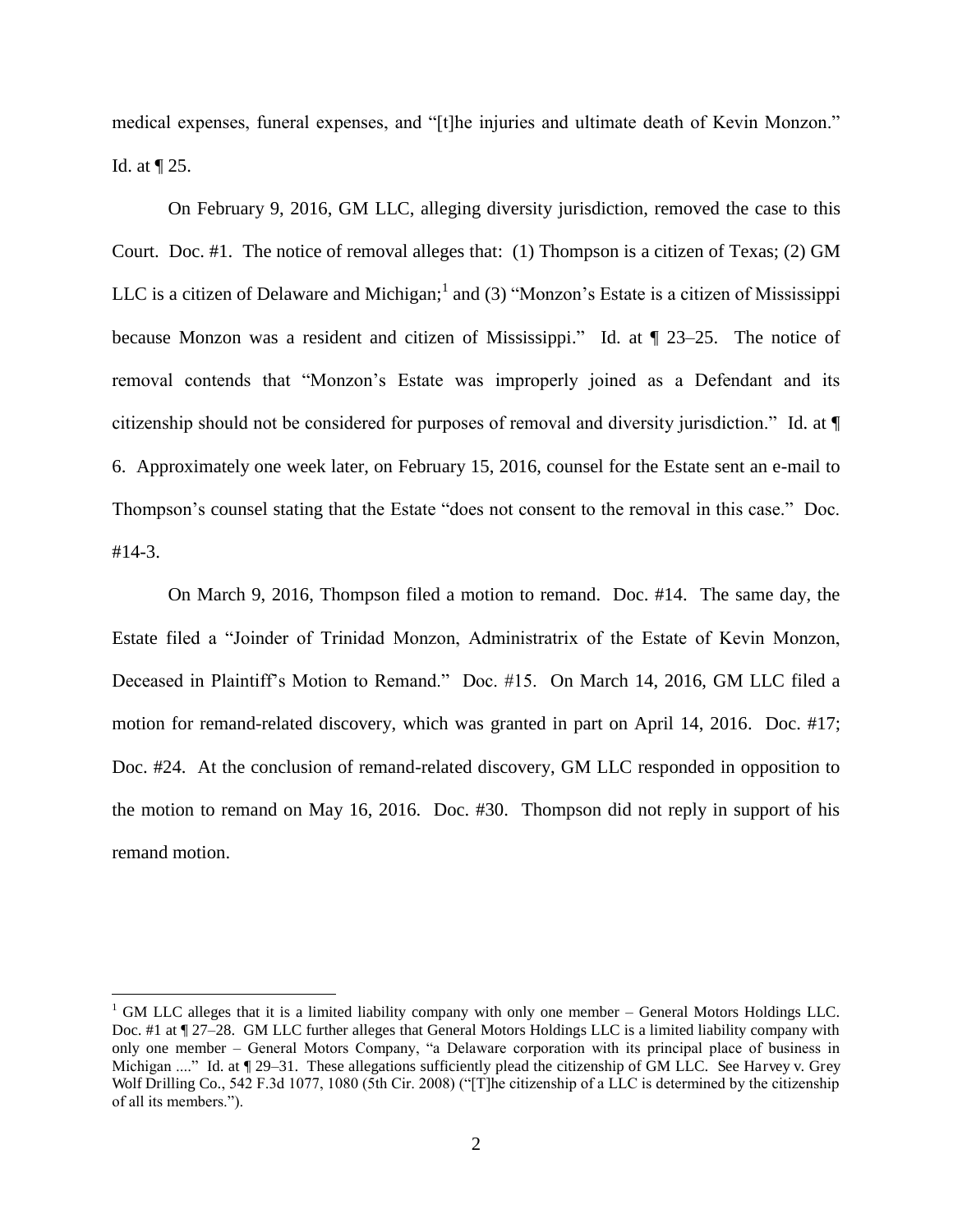### **II Analysis**

"A party may remove an action from state court to federal court if the action is one over which the federal court possesses subject matter jurisdiction. The removing party bears the burden of showing that federal jurisdiction exists and that removal was proper." Manguno v. Prudential Prop. and Cas. Ins. Co., 276 F.3d 720, 723 (5th Cir. 2002) (citation omitted).

#### **A. Federal Jurisdiction**

In its notice of removal, GM LLC argues that this action implicates the Court's diversity jurisdiction. Diversity jurisdiction requires that there be: (1) complete diversity between the parties; and (2) an amount in controversy in excess of \$75,000. 28 U.S.C. § 1332; Caterpillar Inc. v. Lewis, 519 U.S. 61, 68 (1996). Complete diversity, in turn, "requires that all persons on one side of the controversy be citizens of different states than all persons on the other side." Harvey, 542 F.3d at 1079 (internal quotation marks omitted).

With regard to the amount in controversy, the state court complaint pleads, "It is not possible … to plead the exact amounts of all damages at this time, but they clearly exceed Seventy-Five Thousand Dollars ...." Doc.  $\#2$  at  $\P$  48. This allegation is supported by Thompson's request for damages arising from "medical testing, invasive procedures, loss of function in his legs and arms, physical impairment, disfigurement, limitation of activities, loss of enjoyment of life, physical and emotional pain, physical and emotional suffering, mental anguish, medical bills and expenses and all other damages allowed under the law." Id. at ¶ 47. Under these circumstances, the Court concludes that the amount in controversy requirement has been met. See McCabe v. Ford Motor Co., No. 1:10-cv-98, 2010 WL 2545513, at \*6 (E.D. Tex. June 21, 2010) ("Given the severity of [the] injuries, the nature of the damages alleged, and a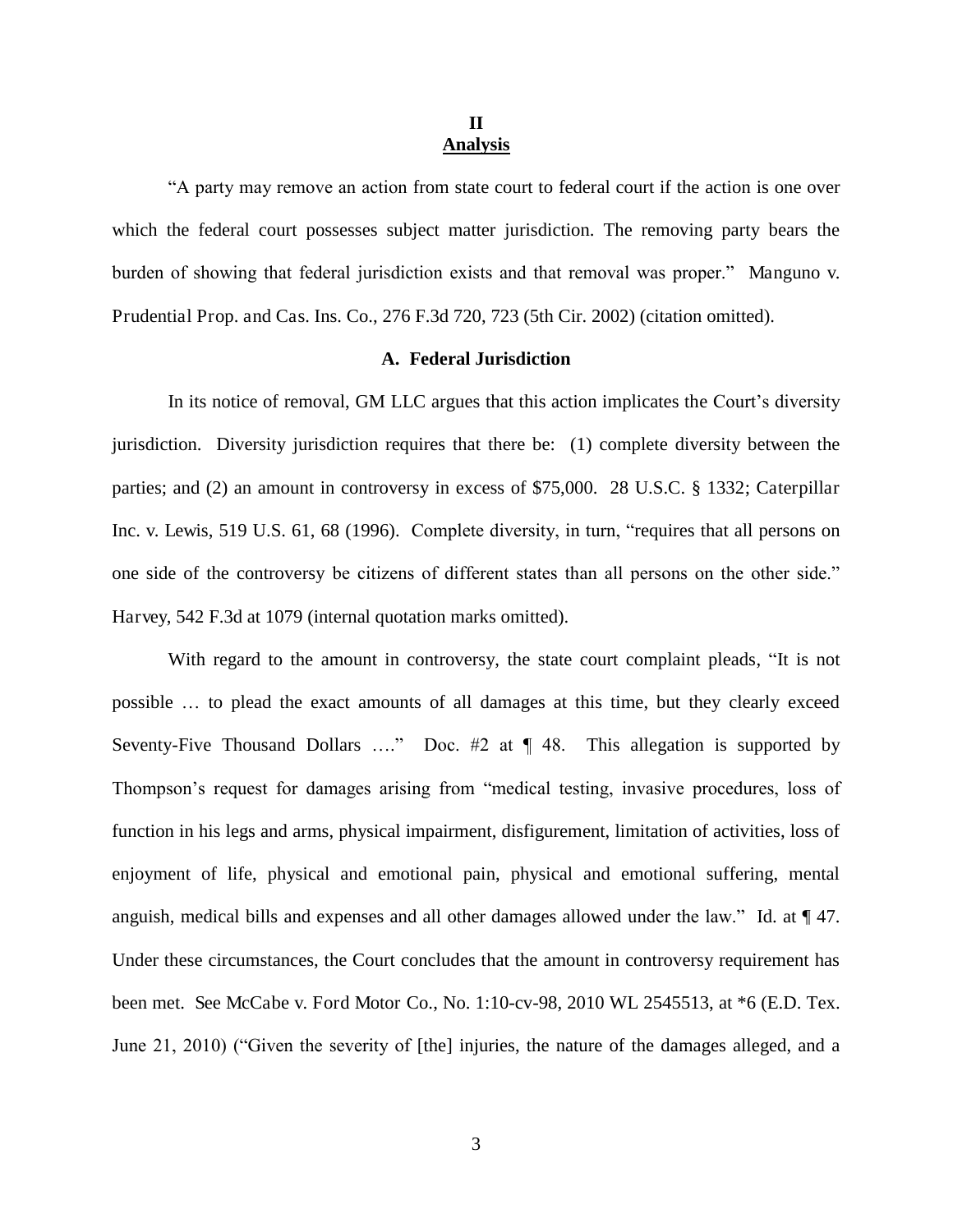review of cases involving similar or less severe injuries, recovery in excess of \$75,000.00 could reasonably be expected in this case.") (collecting cases).

Regarding complete diversity, GM LLC alleges that: (1) it is a citizen of Michigan and Delaware; (2) Thompson is a citizen of Texas; and (3) the Estate is a citizen of Mississippi. These allegations satisfy the requirement of complete diversity.

#### **B. Propriety of Removal Procedure**

 A defendant to a state court action may remove "any civil action … of which the district courts of the United States have original jurisdiction." 28 U.S.C. § 1441(a). However, of relevance here, "[w]hen a civil action is removed solely under section 1441(a), all defendants who have been properly joined and served must join in or consent to the removal of the action." 28 U.S.C. § 1446(b)(2)(A). While "lack of consent is not a jurisdictional defect, [it] requires remand of [an] entire case to state court unless … an exception to the rule of unanimity [applies]." Breitling v. LNV Corp., 86 F.Supp.3d 564, 570 (N.D. Tex. 2015) (citing Johnson v. Helmerich & Payne, Inc., 892 F.2d 422, 423 (5th Cir. 1990)) (citations omitted).

The Fifth Circuit has recognized three exceptions to the rule of unanimity:

(1) improperly or fraudulently joined defendants, see Jernigan v. Ashland Oil Inc., 989 F.2d 812, 815 (5th Cir.2003); (2) nominal or formal parties, see Farias v. Bexar Cnty. Bd. of Tr. for Mental Health Mental Retardation Servs., 925 F.2d 866, 871 (5th Cir.1991); and (3) defendants who have not been served by the time of removal, see Jones v. Houston Indep. Sch. Dist., 979 F.2d 1004, 1007 (5th Cir.1992).

Eagle Capital Corp. v. Munlake Contractors, Inc., No. 5:10-cv-99, 2012 WL 568701, at \*2 (S.D.

Miss. Feb. 21, 2012). Thompson argues in his motion to remand that remand is required because the Estate did not consent to removal. GM LLC concedes that the Estate did not consent but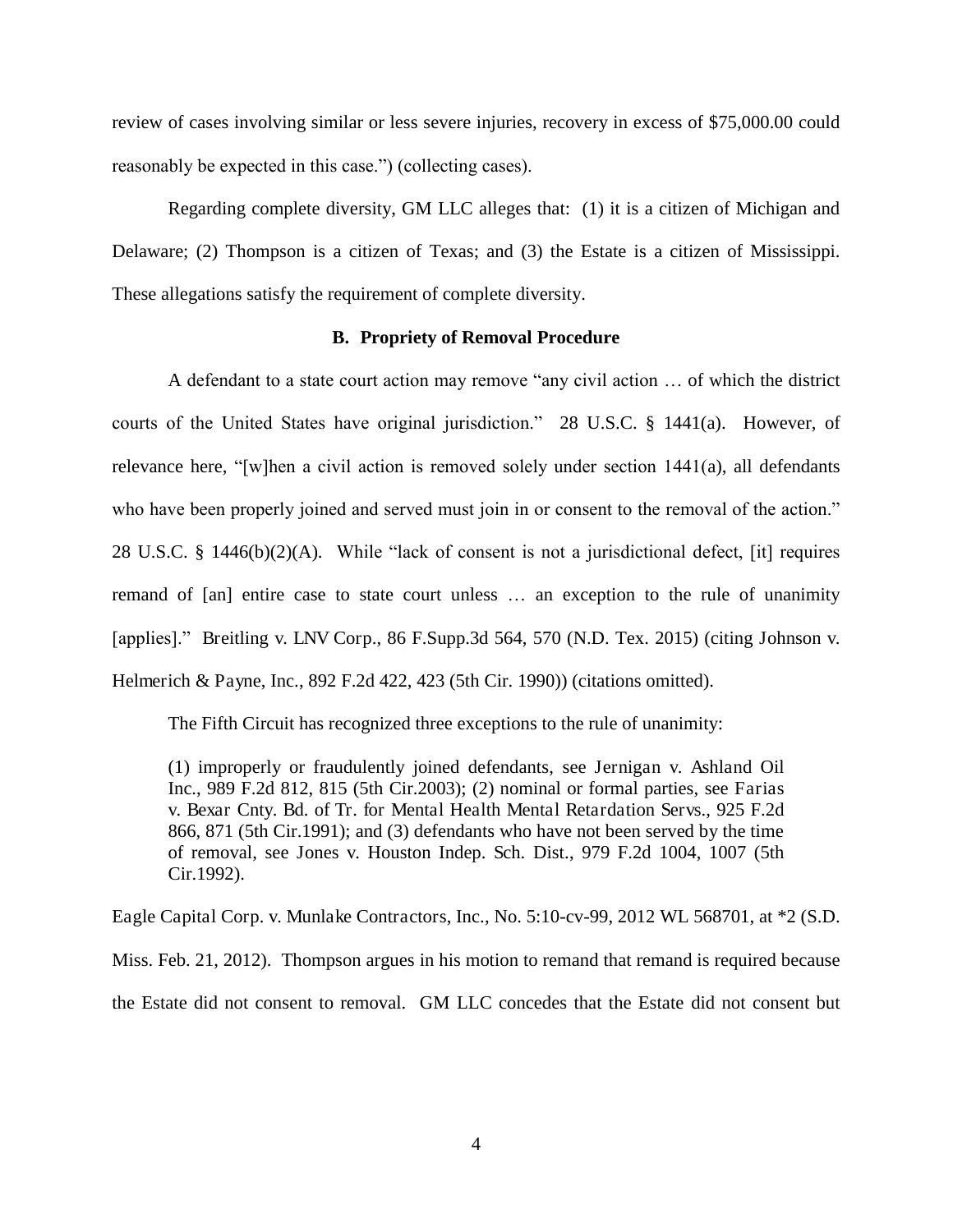responds that the Estate's "consent to … removal was not required because it is a nominal party and realignment is proper."<sup>2</sup> Doc.  $#30$  at 3.

#### **1. Nominal Party**

 The Fifth Circuit has held that "[t]o establish that non-removing parties are nominal parties, the removing party must show that there is no possibility that the plaintiff would be able to establish a cause of action against the non-removing defendants in state court." Farias, 925 F.2d at 871 (internal quotation marks omitted). Some district courts in this circuit have expanded the definition to include parties with no assets. See Inman Constr. Corp. v. S. Pilot Ins. Co., No. 4:06-cv-169, 2007 WL 1657422, at \*2 (N.D. Miss. June 5, 2007) ("Decisions from numerous jurisdictions, including Mississippi, recognize that parties which are in liquidation and have no assets when litigation against them is commenced are nominal parties which need not join in a notice of removal filed by another defendant.") (collecting cases). However, in a wellreasoned opinion, United States District Judge Michael P. Mills rejected this line of cases as "over emphasiz[ing] the law's function as a means to transfer wealth." Wise v. Ill. Cent. R.R. Co., No. 2:08-cv-259, 2009 WL 3824398, at \*2 (N.D. Miss. Nov. 12, 2009). Rather, Judge Mills held that a party's insolvency does not render it a nominal party because "[t]he advance of an injured party's economic interests is … not the only goal [of litigation]. Mississippi law recognizes that vindication in court without economic gain is sometimes the only relief available

<sup>&</sup>lt;sup>2</sup> Although the notice of removal alleges that the Estate was improperly joined, this issue was not raised in response to the motion to remand. This argument is thus deemed waived. Campbell v. J&B Motorsports, LLC, No. 3:15-cv-00159, 2016 WL 3964406, at \*4 (N.D. Miss. July 22, 2016) ("A ground for removal that is included in a notice of removal but not raised in response to a motion to remand is deemed waived.") (citing Fournier v. Lufthansa German Airlines, 191 F.Supp.2d 996, 1005 (N.D. Ill. 2002). Furthermore, because the Court concludes below that Thompson has stated a viable claim against the Estate and that there is thus a possibility of recovery against the Estate, there is no issue of improper or fraudulent joinder here. See Smallwood v. Illinois Cent. R. Co., 385 F.3d 568, 573 (5th Cir. 2004) ("[T]he test for fraudulent joinder is whether the defendant has demonstrated that there is no possibility of recovery by the plaintiff against an in-state defendant, which stated differently means that there is no reasonable basis for the district court to predict that the plaintiff might be able to recover against the in-state defendant.").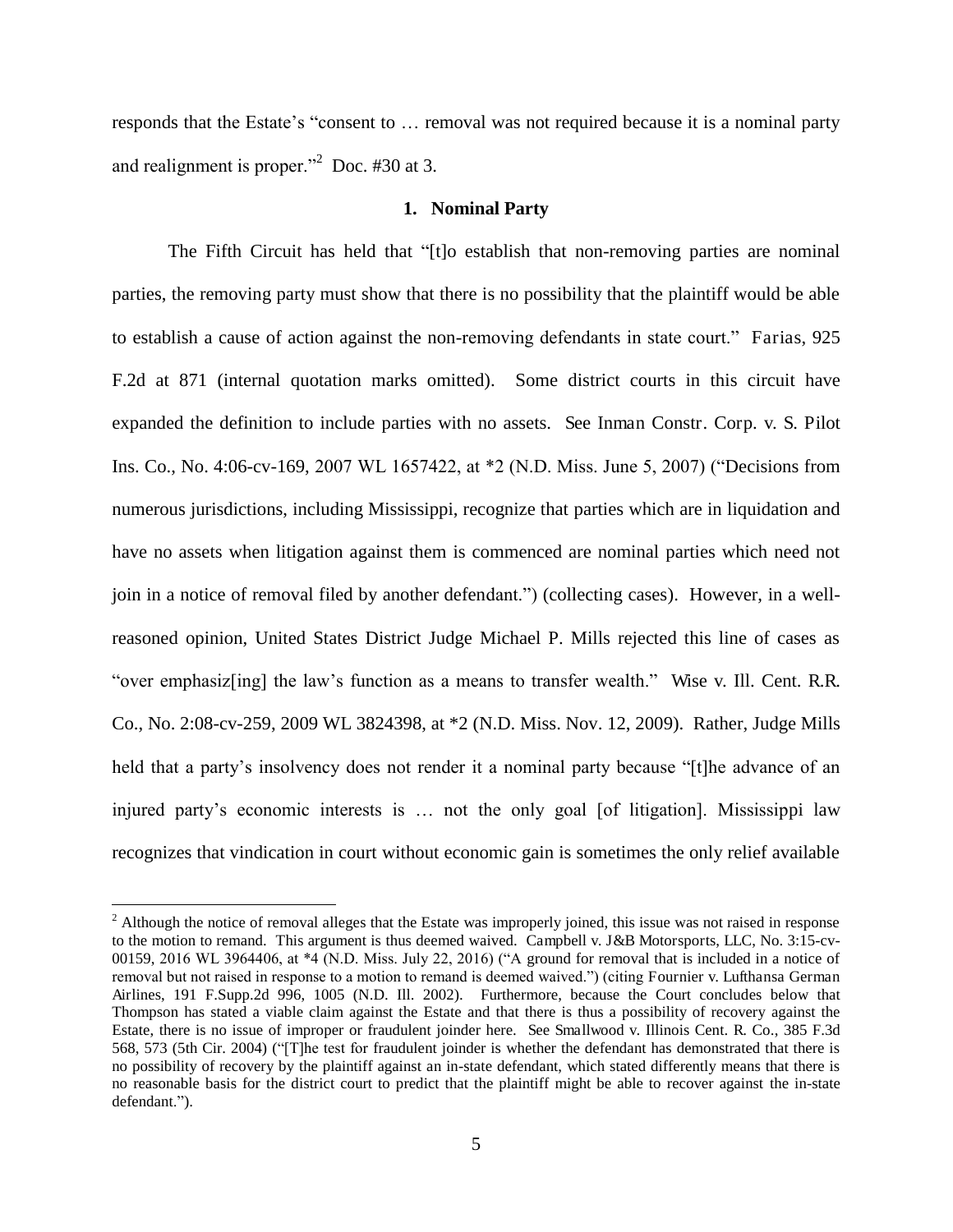or desired." Id. (citing Biglane v. Under the Hill Corp., 949 So.2d 9, 17 (Miss. 2007)). Another court has noted that a party's insolvency does not render it a nominal party under the rule of unanimity because a court's jurisdiction is not premised "upon the strength or weakness of a given defendant's financial statements. If this were true, a great number of cases now pending in the federal courts of this country would be improper due to the fact that some or all of the defendants in those suits are judgment proof." Bellone v. Roxbury Homes, Inc., 748 F.Supp. 434, 437 (W.D. Va. 1990); accord, Dennis v. Progressive N. Ins. Co., No. 14-1375, 2015 WL 1356922, at \*2 (W.D. Okla. Mar. 24, 2015) ("[T]he court has considerable doubt that an otherwise proper defendant becomes 'nominal' simply by having no assets or by running out of money.") (citing Bellone). Still other courts have rejected the insolvency theory on the ground that "there does not appear to be any bar against plaintiffs seeking a judgment against [an insolvent defendant], which [the plaintiffs] could attempt to collect at any point in the future." Williams ex rel. McIntosh v. City of Beverly Hills, No. 4:07-cv-661, 2007 WL 2792490, at \*5 (E.D. Mo. Sep. 24, 2007).

 This Court concludes that the line of cases rejecting insolvency as a basis for deeming a party to be nominal represents the better reasoned view more consistent with the Fifth Circuit's direction that a nominal inquiry center on the plaintiff's ability "to establish a cause of action" against the alleged nominal party. See Farias, 925 F.2d at 871. Accordingly, the Estate's alleged lack of assets cannot justify a finding that the Estate is a nominal party. Even if a party could be deemed nominal based on insolvency, such a rule would be inapplicable here.

 In his motion to remand, Thompson argues that the Estate is not a nominal party because he can establish a cause of action against it and because it has assets, including the crossclaim against GM LLC, and may locate other assets before its termination. Doc. #14 at 12. In a single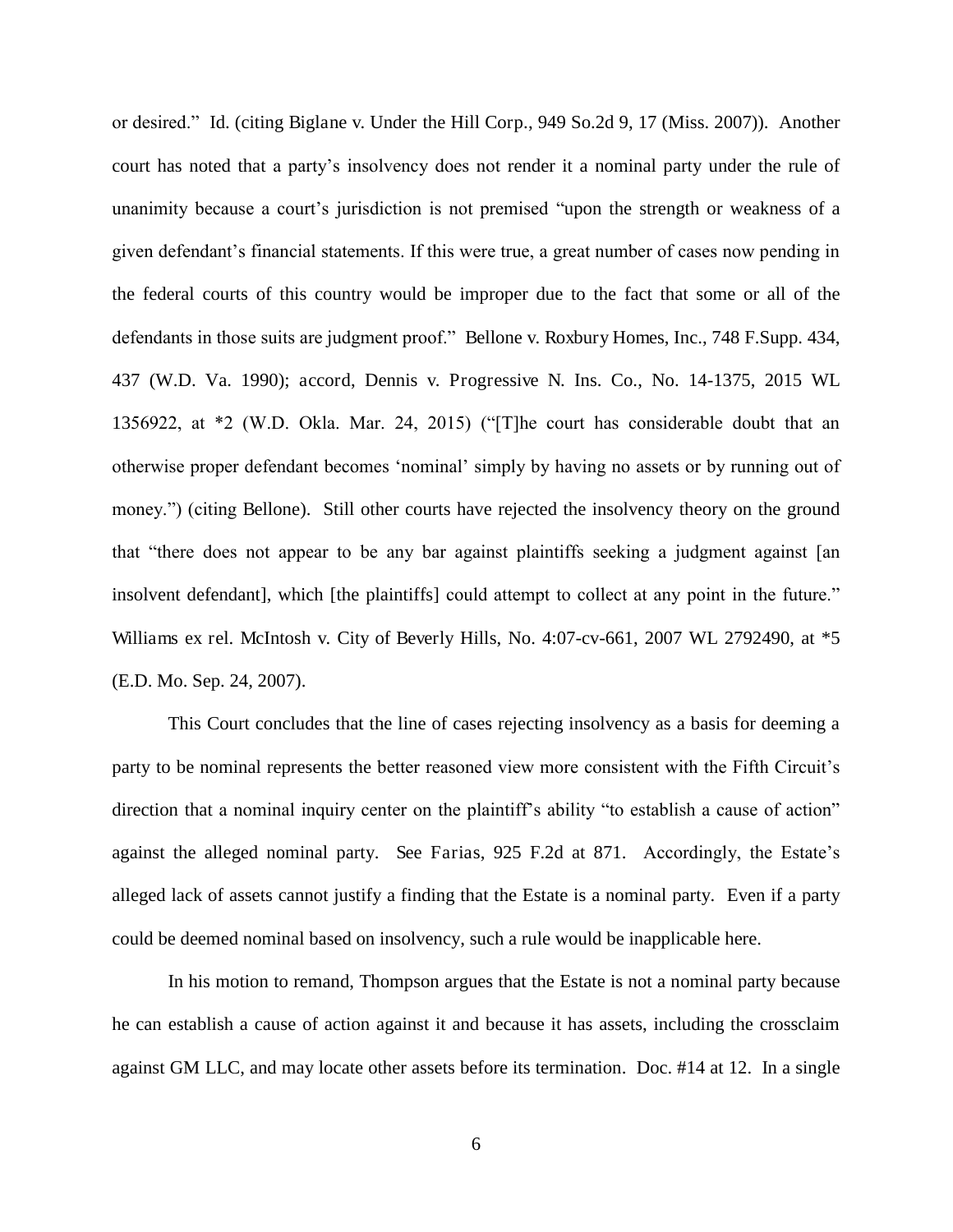paragraph in its response brief, GM LLC, citing Stuckey v. Illinois Central Railroad Company, argues that the Estate should be declared a nominal party because "[a]n insolvent defendant should be considered a 'nominal' party." Doc. #30 at 8–9 (citing Stuckey v. Ill. Cent. R.R. Co., No. 2:96-cv-47, 1996 WL 407247, at \*3 n.2 (N.D. Miss. June 5, 1996)).

 In Stuckey, a car crash case, the district judge held that the estate of the deceased driver of the vehicle occupied by the decedent plaintiff's estate was "[a]rguably" a nominal party because the estate had "no assets upon which [the plaintiff] might seek execution of judgment." 1996 WL 407247, at  $*3$  n.2. In reaching this conclusion, the court noted that, under Mississippi's Wrongful Death Act, "any damages awarded to wrongful death beneficiaries ... are not subject to the debts and liabilities of [the] estate." Id.

 Generally, under Mississippi law, a wrongful death claim is not part of the decedent's estate. Franklin v. Franklin ex rel. Phillips, 858 So.2d 110, 115 (Miss. 2003). However, "the estate is entitled to recover funeral costs and final medical expenses." Long v. McKinney, 897 So.2d 160, 169 (Miss. 2004). Here, the Estate's crossclaim against GM LLC seeks recovery for Monzon's funeral costs and medical expenses. Because these claims are subject to the debts and liabilities of the Estate, the Court rejects GM LLC's assertion that the Estate is a nominal party because it lacks assets.

#### **2. Realignment**

 Next, GM LLC asks the Court to realign the parties to place the Estate on the same side of the dispute as Thompson because "Thompson and [the] Estate have identical interests in this case." Doc. #30 at 4. In seeking remand, Thompson argues that the Fifth Circuit does not recognize realignment as an exception to the rule of unanimity and that even if realignment could be deemed an exception to the unanimity requirement, the Estate should not be realigned as a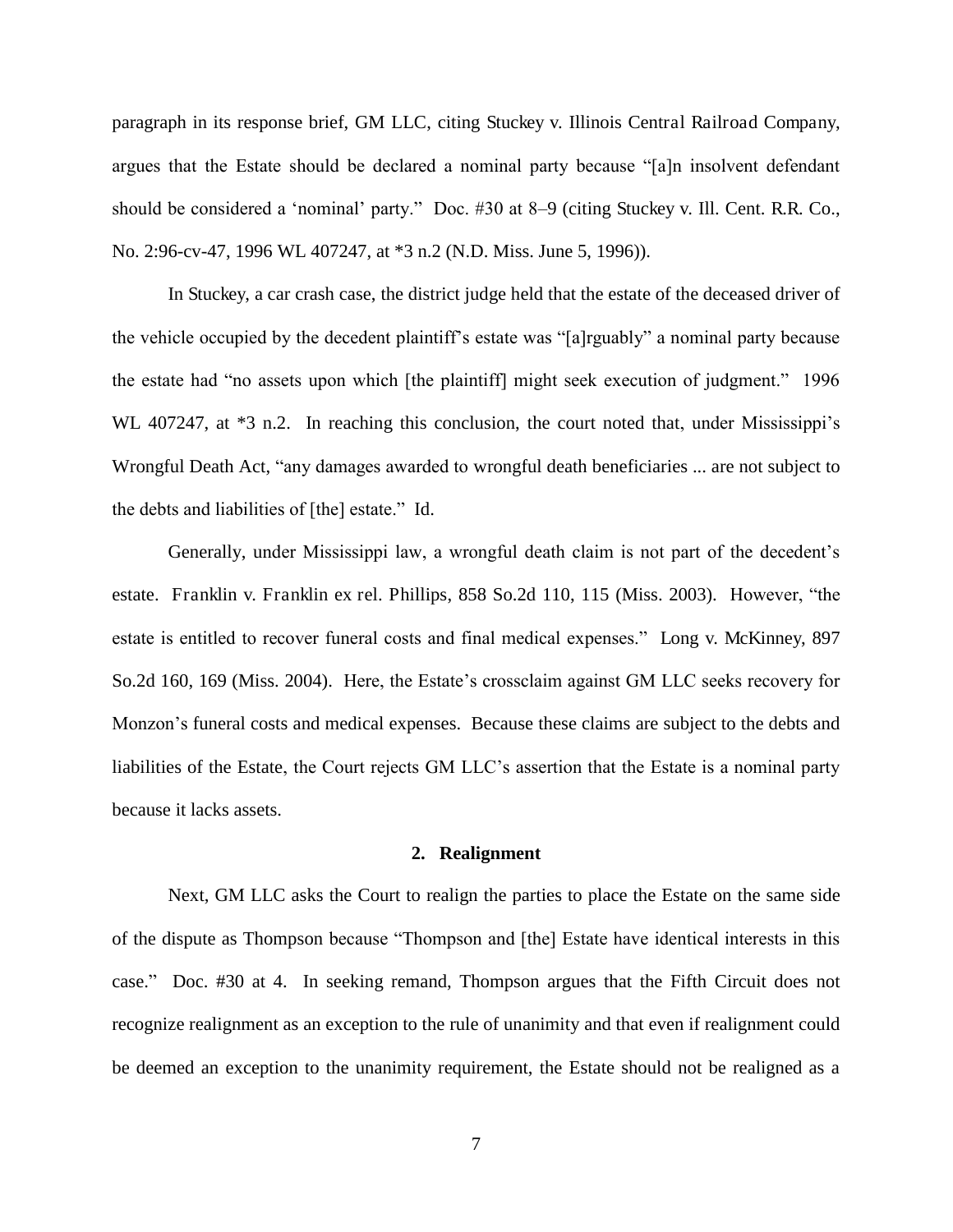party plaintiff. Doc. #14 at 17–19. Because this Court concludes that the parties are properly aligned, it declines to address the unclear issue of whether realignment represents an exception to the rule of unanimity. $3$ 

In exercising its power to realign, "a court must 'look beyond the pleadings and arrange the parties according to their sides in the dispute.'" Zurn Indus. v. Acton Constr. Co., 847 F.2d 234, 236 (5th Cir. 1988) (quoting City of Indianapolis, 314 U.S. at 69). "In this Circuit, the generally accepted test of proper alignment is whether the parties with the same ultimate interests in the outcome of the action are on the same side." Griffin, 621 F.3d at 388 (internal quotation marks omitted). "Whether the necessary collision of interest exists must be ascertained from the principal purpose of the suit and the primary and controlling matter in dispute." Id. (internal quotation marks omitted). "The determination of the primary and controlling matter in dispute does not include the cross-claims and counterclaims filed by the defendants. Instead, it is to be determined by plaintiff's principal purpose for filing its suit." Zurn Indus., 847 F.2d at 237. If

 $\overline{a}$ 

<sup>&</sup>lt;sup>3</sup> In Griffin v. Lee, the Fifth Circuit, quoting City of Indianapolis v. Chase National Bank of City of New York, 314 U.S. 63, 69 (1941), held that "[i]n ascertaining the proper alignment of parties for jurisdictional purposes, courts have a 'duty' to look beyond the pleadings, and arrange the parties according to their sides in the dispute." 621 F.3d 380, 388 (5th Cir. 2010) (emphasis added). Courts in this circuit and elsewhere have struggled to fit the concept of realignment announced in City of Indianapolis into both the rule of unanimity and the broader procedural framework of removal. At least one court has held that City of Indianapolis realignment cannot be used as an ex post facto justification for removal. Roblez v. Ramos, No. 3:01-cv-366, 2001 WL 896942, at \*3 (S.D. Tex. Aug. 1, 2011). Other courts have held that realignment may be used to evaluate jurisdiction on removal but not as an exception to the rule of unanimity. See, e.g., Energy Partners of Del., Ltd. v. Dominion Exp. & Prod., Inc., No. 05-6641, 2006 WL 1030391, at \*4 (E.D. La. Apr. 18, 2006) (holding that "[t]he distinction between realigning parties for diversity jurisdiction and for consent to removal is an important one" and concluding that realignment for consent purposes "probably does not apply"); Eagle Capital Corp. v. Munlake Contractors, Inc., No. 5:10-cv-99, 2012 WL 568701, at \*2 (S.D. Miss. Feb. 21, 2012) ("The Fifth Circuit has not recognized realignment of parties as an exception to the rule of unanimity."). One court deemed realignment an exception to the rule of unanimity where the realignment was done for jurisdictional purposes. See Doe v. Sharma, No. 3:07-cv-172, 2008 WL 3339942, at \*3–5 (S.D. Miss. Aug. 6, 2008) (realigning parties to create diversity jurisdiction and holding consent of realigned parties was not required for removal). Finally, in the context of post-removal service under 28 U.S.C. § 1448, at least one court, Stuckey, has applied realignment as an exception to the rule of unanimity, irrespective of jurisdictional concerns. 1996 WL 407247, at \*3. Despite this variance in views, "in a more recent trend, courts in our circuit consistently disfavor realignment after removal." Bilyeu v. Wells Fargo Ins. Servs., USA, Inc., No. 1:16-cv-23, 2016 WL 5721060, at \*7 (W.D. La. Aug. 8, 2016).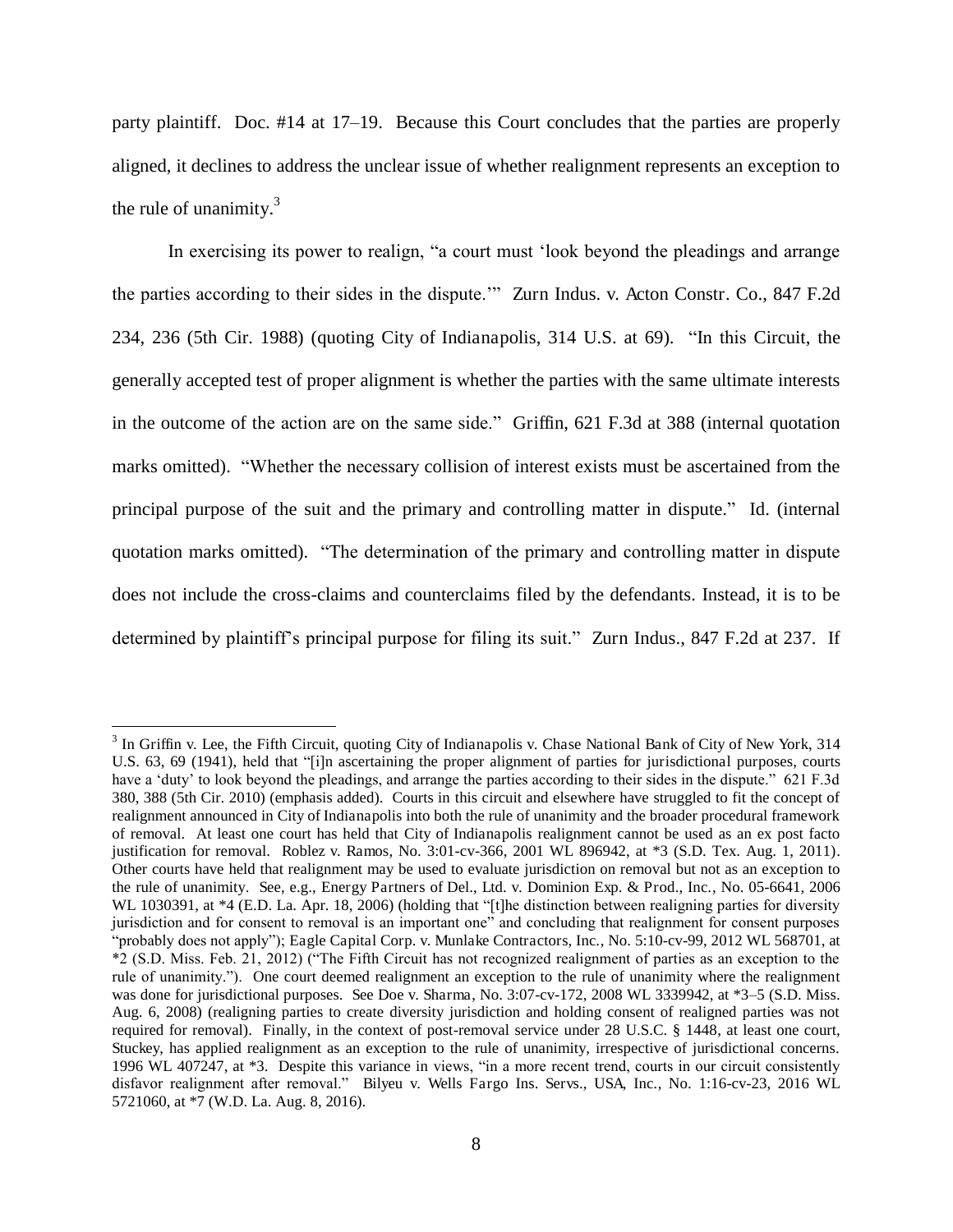the principal purpose of the suit produces an actual collision of interest, realignment is improper unless the claim is a "sham." Id.

 Two district courts in this state have applied the realignment test to factual situations similar to the one at issue here. In Stuckey, the district court considered the alignment of parties in a wrongful death action arising out of a collision between a vehicle driven by deceased Bobby Gates and an Amtrak train at an Illinois Central railroad crossing. 1996 WL 407247, at \*2. The plaintiff alleged that "the negligence of Illinois Central and Amtrak proximately caused or contributed to the accident and death of the plaintiff's decedent [and] that Gates' operation of the vehicle was a contributing but not the sole cause of the accident." Id. The administrator of Gates' estate filed a wrongful death crossclaim against Illinois Central and Amtrak, on behalf of the estate and Gates' wrongful death beneficiaries. Id. Based on those allegations, the Stuckey court concluded that the administrator of Gates' estate "should be realigned as a plaintiff whose allegations ... are identical to those raised by [the] plaintiff ... in the instant cause." Id. at \*3.

 In Walker v. Cooper Tire & Rubber Co., the district court considered the alignment of parties where passengers in a car involved in a crash sued the driver of the car for negligence and the manufacturer of the car's tires under Mississippi's Products Liability Act. No. 5:06-cv-17, 2006 WL 2975486, at \*1 (S.D. Miss. Oct. 17, 2006). The driver filed a crossclaim under the MPLA against the tire manufacturer, which removed the action to federal court. Id. Postremoval, the tire manufacturer argued that the driver, who was related to the plaintiffs, should be realigned as a party plaintiff. Id. The Walker court, applying the collision of interests test, held that "the plaintiffs' primary purpose [was] to seek redress for injuries suffered in a single-car accident." Id. at \*4. The court then concluded that there was a "substantial controversy between the [driver] and the plaintiffs [because the plaintiffs] sued [the driver] for negligently operating a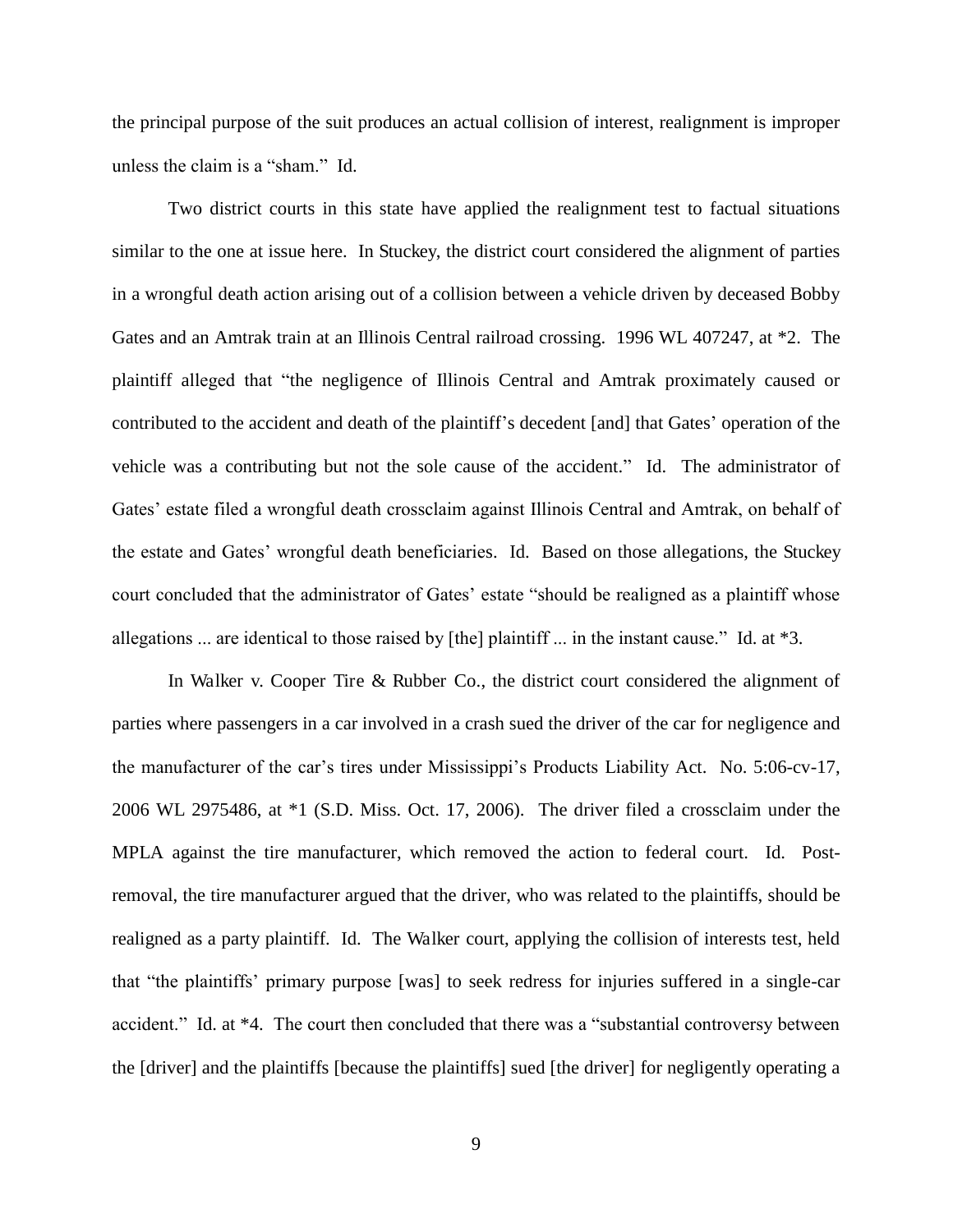motor vehicle and causing them physical and emotional injuries [and n]o evidence [had] been presented indicating that this claim [was] a sham or collusive act with the purpose of preventing the invocation of federal jurisdiction." Id. The court noted that "the controlling inquiry is whether there is a bona fide dispute between [the driver] and the plaintiffs; it is immaterial at this juncture that [the driver] filed a cross-claim against [the tire manufacturer]." Id. (citing Roblez, 2001 WL 896942, at \*1).

 In Stuckey, the district court neither cited nor applied the relevant collision of interest test. Rather, it appears the Stuckey court based its realignment decision purely on the conclusion that both the passenger and the driver made identical allegations against the other defendants. This analysis necessarily included consideration of the driver's crossclaim, an improper consideration in the realignment analysis. Zurn Indus., 847 F.2d at 236. The Walker court, in contrast, both stated and applied the relevant test. The Court therefore finds Walker more persuasive than Stuckey.

 Here, as in Walker, the primary purpose of this action is to seek redress for injuries suffered in a car accident. Also here, as in Walker, there is a substantial controversy between Thompson and the Estate arising from whether Monzon negligently caused injury to Thompson, a charge which the Estate denies. Under these circumstances, the Court concludes that Thompson and the Estate have a collision of interests and are, therefore, properly aligned. Accordingly, realignment must be denied unless Thompson's negligence action against the Estate may be considered a sham. Id.

 In its remand motion, GM LLC argues that "[t]he only reason for Thompson to pursue his negligence claim against Monzon is to defeat diversity jurisdiction – Monzon had no insurance that might cover an adverse judgment, and the Estate has no meaningful assets." Doc. #30 at 4.

10